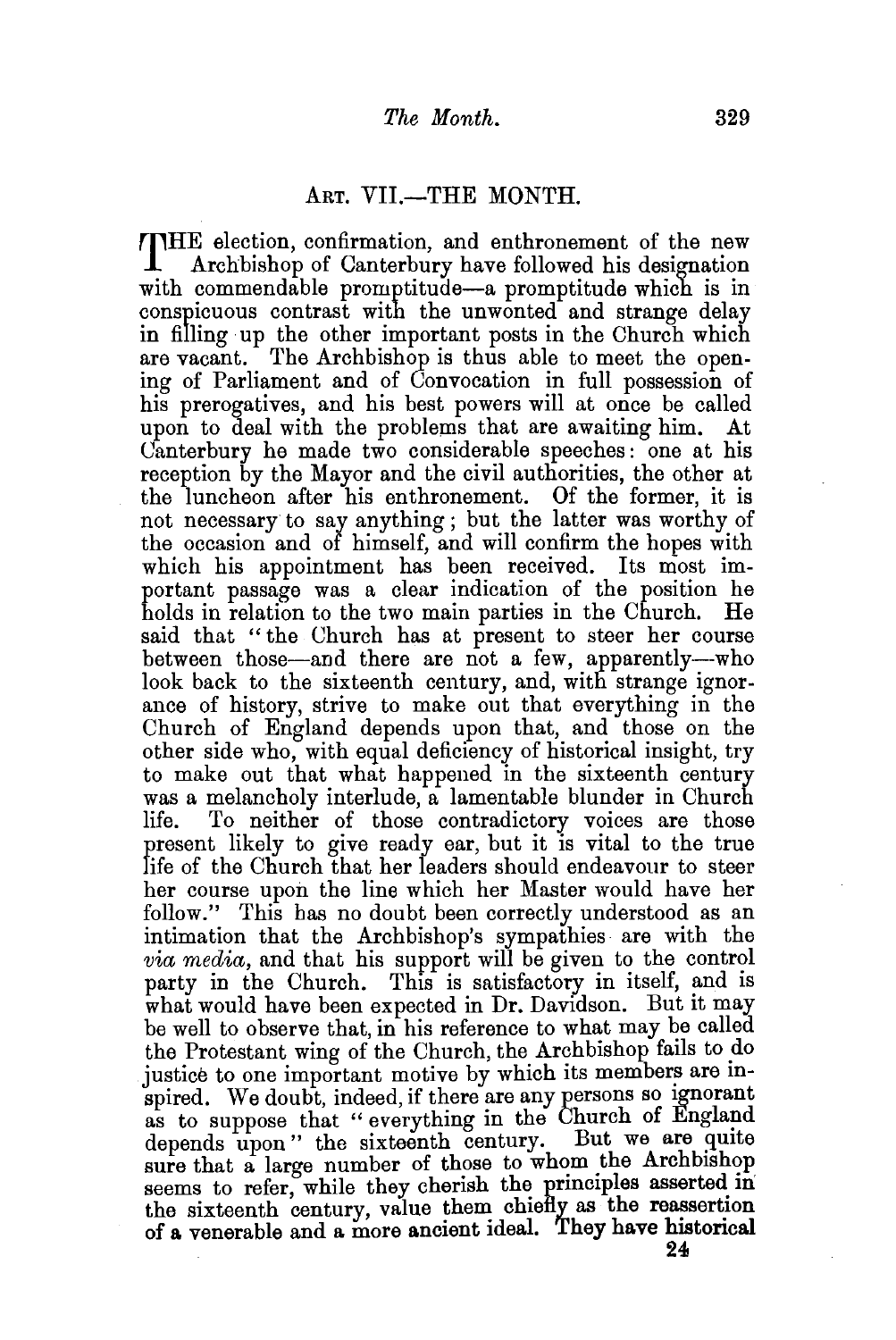knowledge enough to look behind the sixteenth century to the primitive Church, and it is to the truths and the practices of that Church that their deepest allegiance is given. The Protestant party in the English Church are not ignorant of Bishop Jewel's "Apology," and of his bold appeal from the medieval Church to the Church of the first six centuries. To them the true and only test of Catholicity is to be found in the beliefs and practices of the early centuries ; and their .complaint of the self-styled Catholic party in our Church at the present day is that its tests and symbols of Catholicity are taken from the most uncatholic period of the Church, the period of Roman exclusiveness and obscurantism. The Archbishop will mistake the strength of the Protestant school in the Church unless he recognises that an earnest desire to maintain the principles and practices of the purest ages is what chiefly and ultimately animates them. It was always the pride of English divines, until the last forty years or so, to believe that the sober order of the Church of England, which till then prevailed, was the nearest approach to the simplicity and truth of the primitive Church which had anywhere been seen since those ages themselves. If by steering a middle course the Archbishop's intention is to bring both extremes to unite around that standard, he will find that the great mass of the laity and a large majority of the clergy will heartily and gratefully support him. But a middle course which would mean a compromise between primitive truth and medieval error, would satisfy no one, and would leave the Church as much distracted as it is at the present moment.

It is much to be feared, however, that the most difficult problem with which the Archbishop may have to deal will not be the differences between the High and the Low Church parties, but the growth of a school of opinion which claims a position within the Church of England, and even in the ranks of the clergy, while openly withholding assent from beliefs which are not only plainly asserted in our formularies, but have been regarded by the Church from the earliest ages as essential parts of the Christian Creed. The correspondence columns of even the *Guardian,* in the number which reaches us as we go to press, contain letters from able and earnest men who claim to treat the Virgin birth of our Lord as not a necessary article of belief, either to an English clergyman or to a Christian. It seems a small matter to these writers that, as one of them expresses it, the evidence for the Virgin birth is "slight "-that is, that the explicit narratives in St. Matthew's and St. Luke's Gospels are of "slight" value, and that the authority of the Gospels as inspired writings is thus